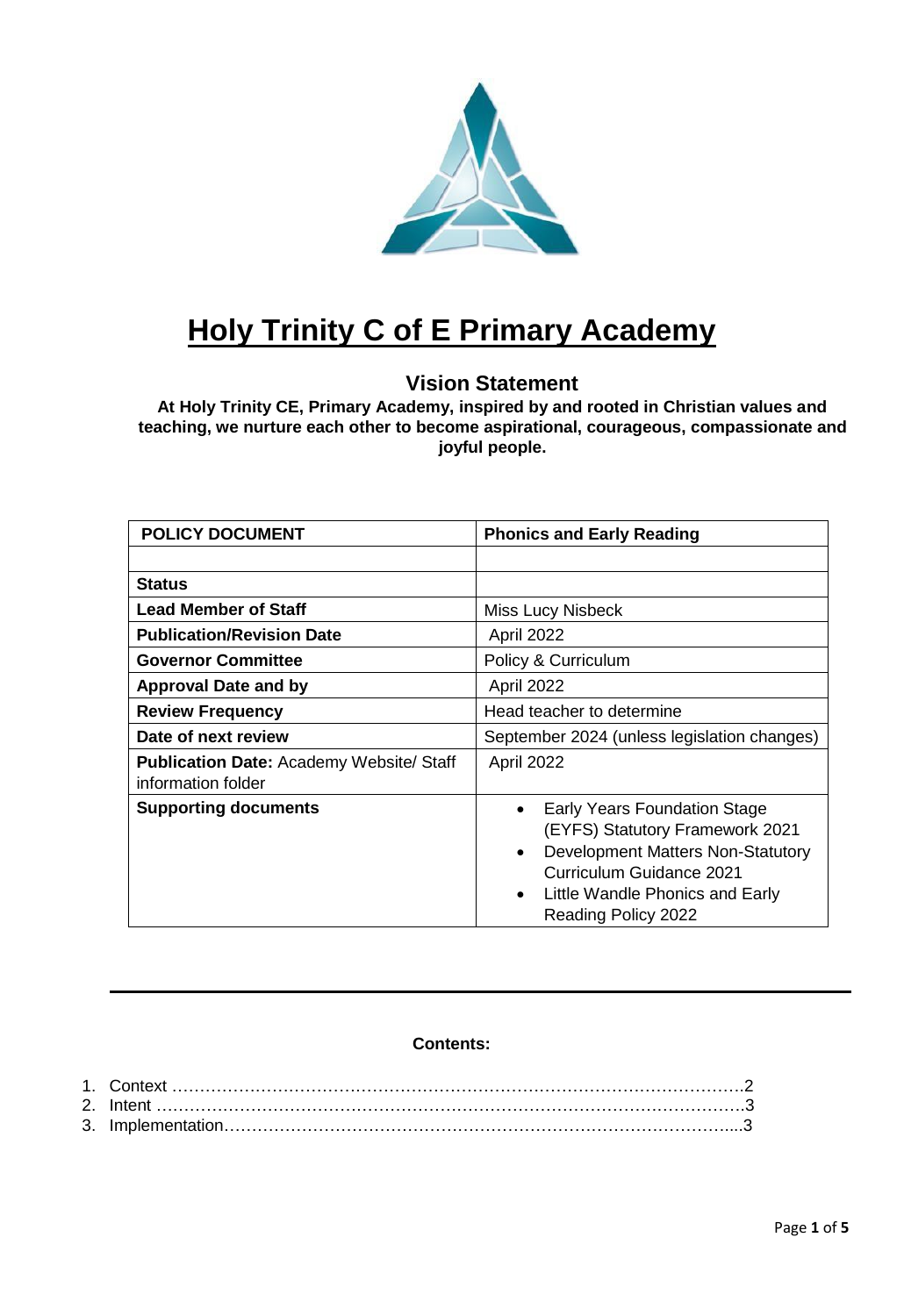# 4. Impact………………………………………………………………………………………….4

#### **Phonics and early reading policy**

## **1. The context of our school**

At **Holy Trinity C of E Primary Academy** we are committed to providing the very best start to all children's phonics and early reading journey. It is our aim to ensure that every child will leave our school fluent, confident and lifelong readers. It is essential that our approach to teaching phonics and reading is accessible to all learners, regardless of background, circumstance or need.

#### **2. Intent**

#### **Phonics (reading and spelling)**

- At Holy Trinity, we believe that all our children can become fluent readers and writers. This is why we teach reading through *Little Wandle Letters and Sounds Revised*, which is a systematic and synthetic phonics programme. We start teaching phonics in Nursery/Reception and follow the *[Little Wandle](https://www.littlewandlelettersandsounds.org.uk/wp-content/uploads/2021/06/Programme-Overview_Reception-and-Year-1.pdf)  [Letters and Sounds Revised](https://www.littlewandlelettersandsounds.org.uk/wp-content/uploads/2021/06/Programme-Overview_Reception-and-Year-1.pdf)* progression, which ensures children build on their growing knowledge of the alphabetic code, mastering phonics to read and spell as they move through school.
- As a result, all our children are able to tackle any unfamiliar words as they read. At Holy Trinity, we also model the application of the alphabetic code through phonics in shared reading and writing, both inside and outside of the phonics lesson and across the curriculum. We have a strong focus on language development for our children because we know that speaking and listening are crucial skills for reading and writing in all subjects.

#### **Comprehension**

- At Holy Trinity, we value reading as a crucial life skill. By the time children leave us, they read confidently for meaning and regularly enjoy reading for pleasure. Our readers are equipped with the tools to tackle unfamiliar vocabulary. We encourage our children to see themselves as readers for both pleasure and purpose.
- Because we believe teaching every child to read is so important, we have a Reading Leader who drives the early reading programme in our school. This person is highly skilled at teaching phonics and reading, and they monitor and support our reading team, so everyone teaches with fidelity to the *Little Wandle Letters and Sounds Revised* programme.

#### **3. Implementation**

#### **Foundations for phonics in Nursery**

- We provide a balance of child-led and adult-led experiences for all children that meet the curriculum expectations for 'Communication and language' and 'Literacy'. These include:
	- o sharing high-quality stories and poems
	- o learning a range of nursery rhymes and action rhymes
	- o activities that develop focused listening and attention, including oral blending
	- o attention to high-quality language.
- We ensure Nursery children are well prepared to begin learning grapheme-phoneme correspondences (GPCs) and blending in Reception.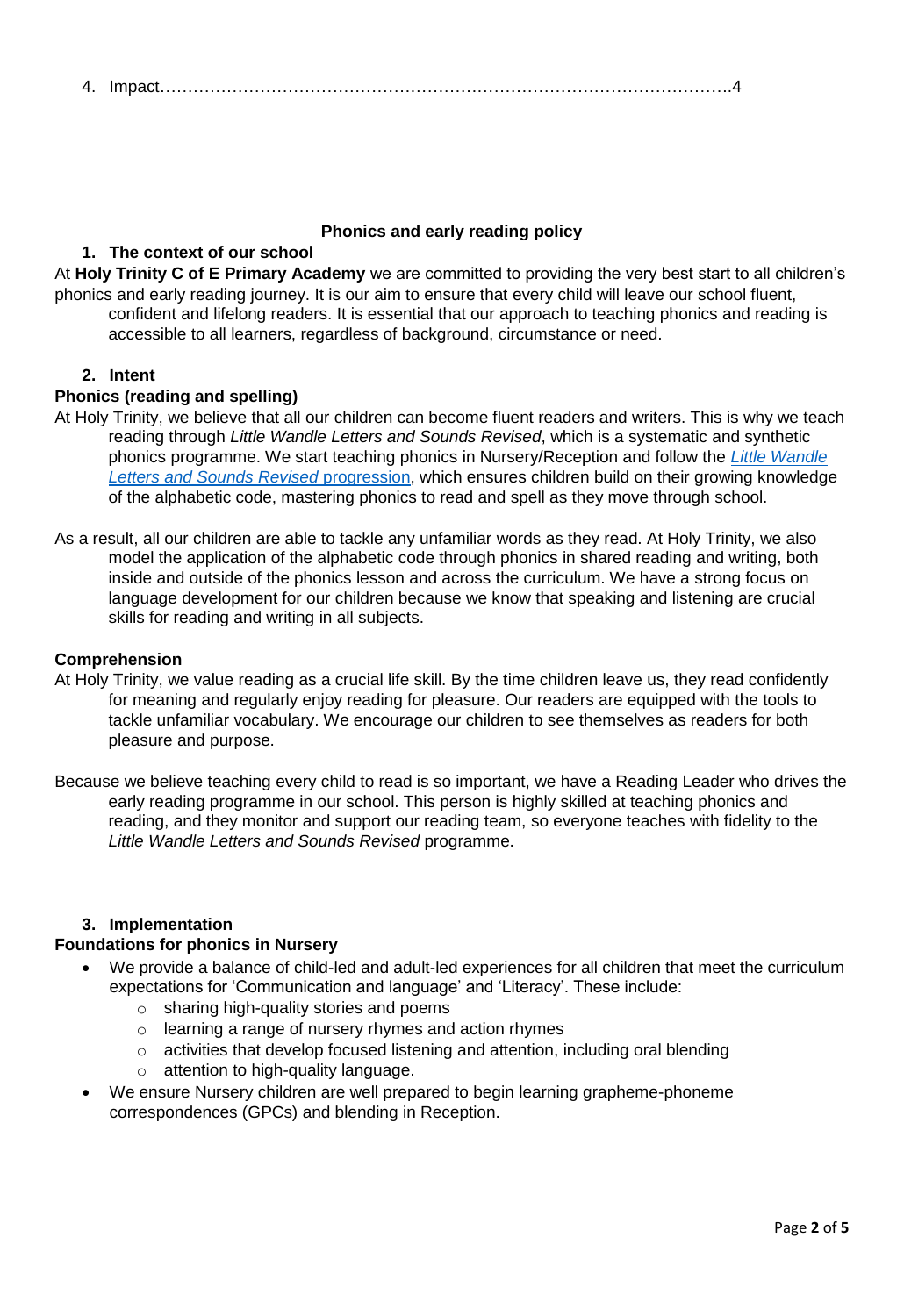# **Daily phonics lessons in Reception and Year 1**

- We teach phonics for 30 minutes a day. In Reception, we build from 10-minute lessons, with additional daily oral blending games, to the full-length lesson as quickly as possible. Each Friday, we review the week's teaching to help children become fluent readers.
- Children make a strong start in Reception: teaching begins in Week 2 of the Autumn term.
- We follow the *[Little Wandle Letters and Sounds Revised](https://www.littlewandlelettersandsounds.org.uk/wp-content/uploads/2021/06/Programme-Overview_Reception-and-Year-1.pdf)* expectations of progress:
	- o Children in Reception are taught to read and spell words using Phase 2 and 3 GPCs, and words with adjacent consonants (Phase 4) with fluency and accuracy.
	- $\circ$  Children in Year 1 review Phase 3 and 4 and are taught to read and spell words using Phase 5 GPCs with fluency and accuracy.

#### **Daily Keep-up lessons ensure every child learns to read**

- Any child who needs additional practice has daily Keep-up support, taught by a fully trained adult. Keep-up lessons match the structure of class teaching, and use the same procedures, resources and mantras, but in smaller steps with more repetition, so that every child secures their learning.
- We timetable daily phonics lessons for any child in Year 2 or 3 who is not fully fluent at reading or has not passed the Phonics Screening Check. These children urgently need to catch up, so the gap between themselves and their peers does not widen. We use the *Little Wandle Letters and Sounds Revised* assessments to identify the gaps in their phonic knowledge and teach to these using the Keep-up resources – at pace.
- If any child in Year 3 to 6 has gaps in their phonic knowledge when reading or writing, we plan phonics 'catch-up' lessons to address specific reading/writing gaps. These short, sharp lessons last 10 minutes and take place at least three times a week.

#### **Teaching reading: Reading practice sessions three times a week**

- We teach children to read through reading practice sessions three times a week. These:
	- $\circ$  are taught by a fully trained adult to small groups of approximately six children
		- o use books matched to the children's secure phonic knowledge using the *Little Wandle Letters and Sounds Revised* assessments and book matching grids on pages 11–20 of ['Application of phonics to reading'](https://www.littlewandlelettersandsounds.org.uk/wp-content/uploads/2021/03/LS-KEY-GUIDANCE-APPLICATION-OF-PHONICS-FINAL-1.pdf)
	- $\circ$  are monitored by the class teacher, who rotates and works with each group on a regular basis.
- Each reading practice session has a clear focus, so that the demands of the session do not overload the children's working memory. The reading practice sessions have been designed to focus on three key reading skills:
	- o decoding
	- o prosody: teaching children to read with understanding and expression
	- o comprehension: teaching children to understand the text.
- In Reception these sessions start in Week 4. Children who are not yet decoding have daily additional blending practice in small groups, so that they quickly learn to blend and can begin to read books.
- In Year 2 and 3, we continue to teach reading in this way for any children who still need to practise reading with decodable books.

### **Home reading**

- The decodable reading practice book is taken home to ensure success is shared with the family.
	- o Reading for pleasure books also go home for parents to share and read to children.
	- o We use the *Little Wandle [Letters and Sounds Revised](https://www.littlewandlelettersandsounds.org.uk/resources/for-parents/)* parents' resources to engage our families and share information about phonics, the benefits of sharing books, how children learn to blend and other aspects of our provision, both online and through workshops.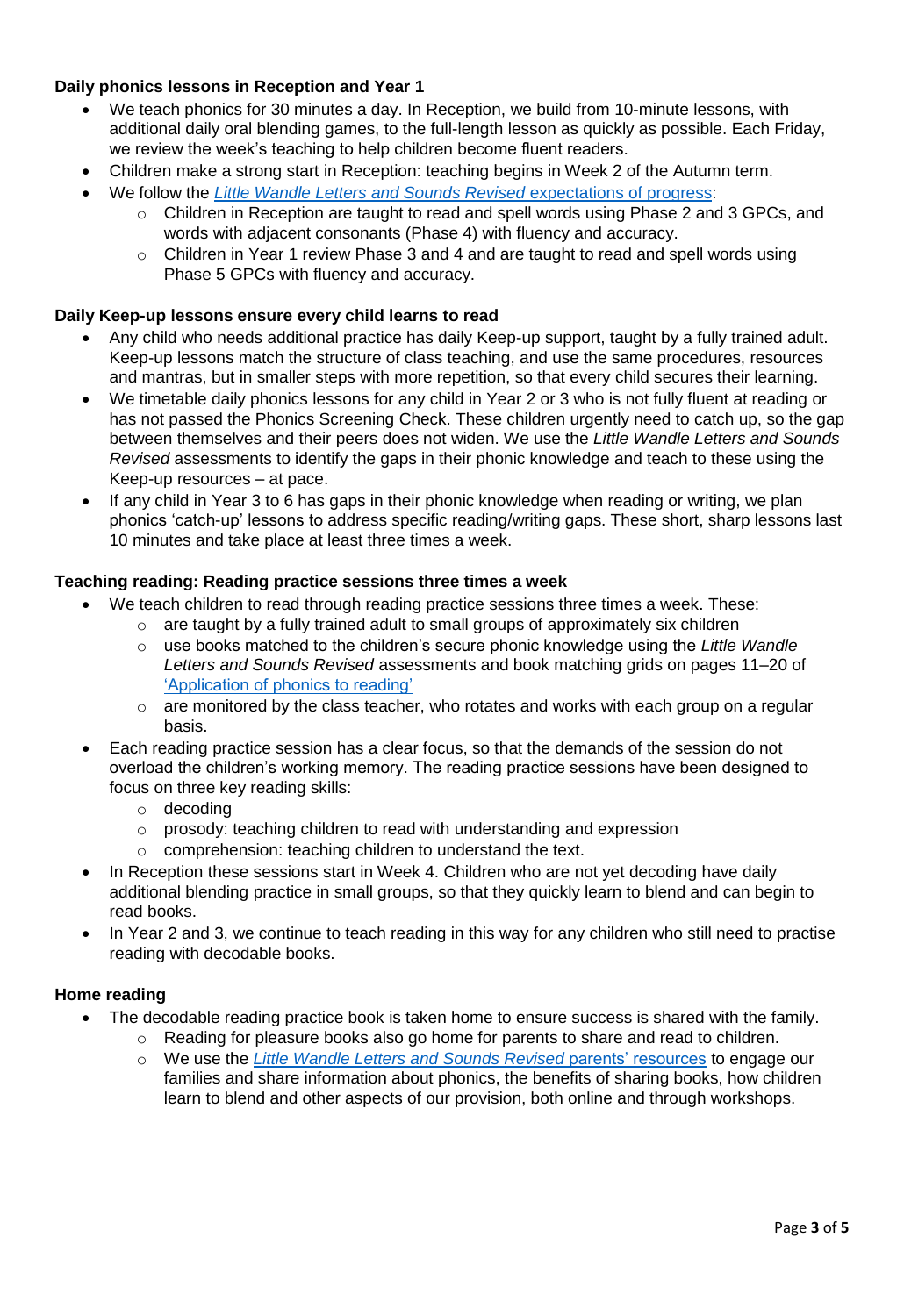## **Additional reading support for vulnerable children**

 Children in Reception and Year 1 who are receiving additional phonics Keep-up sessions read their reading practice book to an adult daily.

### **Ensuring consistency and pace of progress**

- Every teacher in our school has been trained to teach reading, so we have the same expectations of progress. We all use the same language, routines and resources to teach children to read so that we lower children's cognitive load.
- Weekly content grids map each element of new learning to each day, week and term for the duration of the programme.
- Lesson templates, Prompt cards and How to videos ensure teachers all have a consistent approach and structure for each lesson.
- The Reading Leader and SLT use the Audit and Prompt cards to regularly monitor and observe teaching; they use the summative data to identify children who need additional support and gaps in learning.

### **Ensuring reading for pleasure**

*'Reading for pleasure is the single most important indicator of a child's success.'* (OECD 2002) *'The will influences the skill and vice versa.'* (OECD 2010)

- We value reading for pleasure highly and work hard as a school to grow our Reading for Pleasure pedagogy.
	- We read to children every day. We choose these books carefully as we want children to experience a wide range of books, including books that reflect the children at **Holy Trinity C of E Primary Academy** and our local community as well as books that open windows into other worlds and cultures.
	- Every classroom has an inviting book corner that encourages a love for reading. We curate these books and talk about them to entice children to read a wide range of books.
	- In Nursery/Reception, children have access to the reading corner every day in their free flow time and the books are continually refreshed.
	- Children from Nursery/Reception onwards have a home reading record. The parent/carer records comments to share with the adults in school and the adults will write in this on a regular basis to ensure communication between home and school.
	- As the children progress through the school, they are encouraged to write their own comments and keep a list of the books/authors that they have read.
	- Each class visits the local library every half term.
	- The school library is made available for classes to use at protected times. It must be booked via the school booking system. Children across the school have regular opportunities to engage with a wide range of Reading for Pleasure events (book fairs, author visits and workshops, national events etc).

### **4. Impact**

### **Assessment**

Assessment is used to monitor progress and to identify any child needing additional support as soon as they need it.

- **[Assessment for learning](https://www.littlewandlelettersandsounds.org.uk/wp-content/uploads/2021/03/LS-KEY-GUIDANCE-GETTING-STARTED-ASSESSMENT-FINAL.pdf)** is used:
	- o daily within class to identify children needing Keep-up support
	- $\circ$  weekly in the Review lesson to assess gaps, address these immediately and secure fluency of GPCs, words and spellings.
- **[Summative assessment](https://www.littlewandlelettersandsounds.org.uk/resources/my-letters-and-sounds/assessment-tools/)** is used: